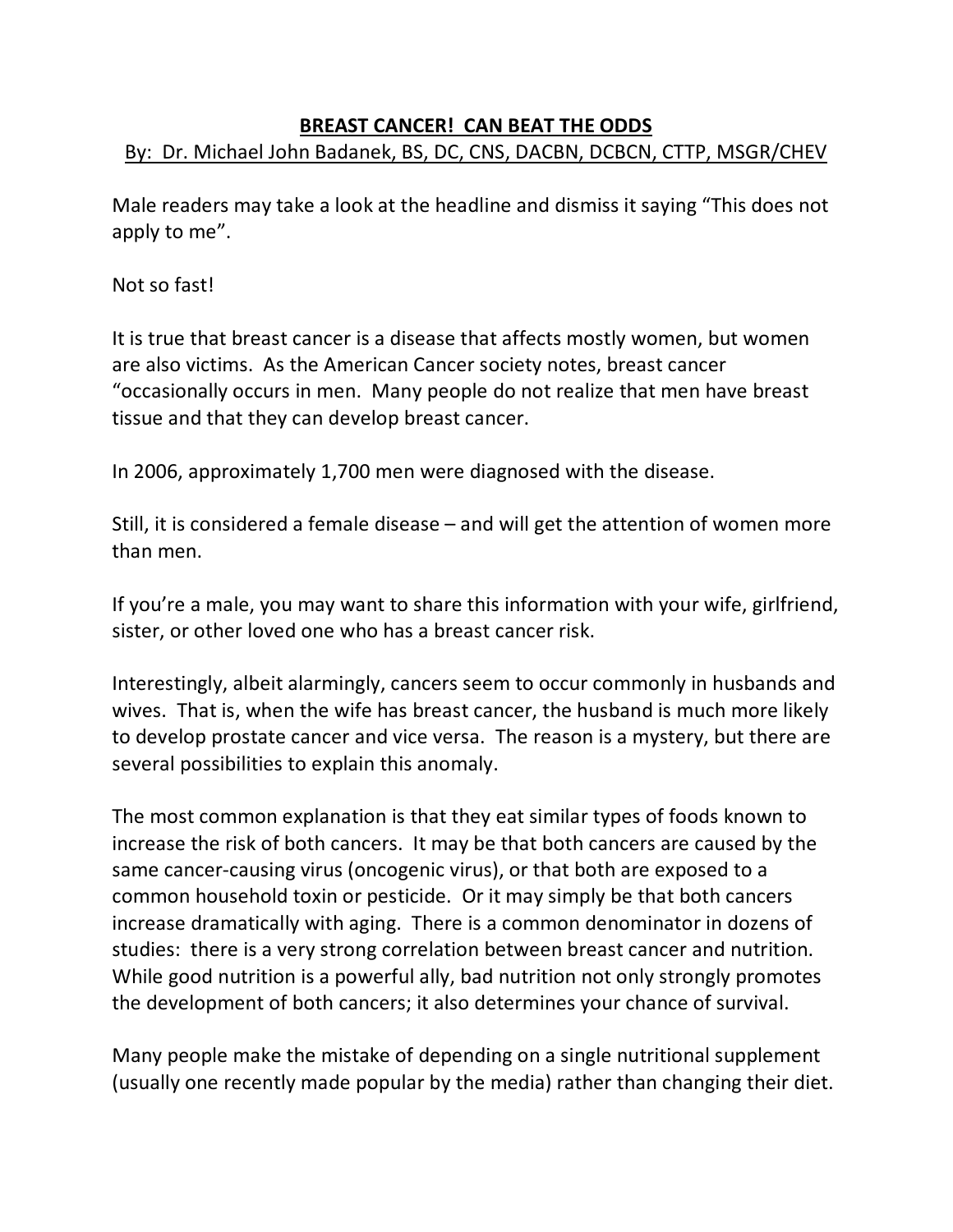If you are in a particularly high-risk group, including having a close relative who had one of these cancers, then it is imperative that you stick to a healthy anticancer diet. If you ignore the benefits of supplements, you do so at your own peril; they add an essential layer of protection to a good diet.

Supplements, in my recommended doses, act to specifically inhibit enzymes or other mechanisms needed by cancer cells either to develop or to grow and invade your body.

I will be tackling the issues of prostate cancer and breast cancer in two separate newsletters. This month, I will address the concerns of breast cancer. Next month, I will be covering prostate cancer.

### **The Ravages of Breast Cancer**

While breast cancer rarely strikes men, the destruction it wreaks on families and friends affects everyone. Breast cancer is the leading type of cancer in women. Of the 180,000 women who developed breast cancer in 1994, sadly, 45,000 died of the disease. This should not have happened. Most doctors will tell you that the best chance for a cure is to detect the disease early, which is basically true. Unfortunately, the method they have chosen to detect breast cancer, the mammogram, also causes breast cancer, especially in women who are at the greatest risk.

Studies have shown that mammograms increase the risk of developing breast cancer from 1 percent to 3 percent a year (depending on the technique used), which means that if you religiously have a mammogram every year for 10 years, you increase your risk 10 percent to 30 percent. Some radiation experts feel the danger is much higher. Radiation experts agree that the breast is one of the areas of the body most sensitive to cancers caused by radiation exposure.

As women age, they are more likely to have cancer cells in their breast. By age 50, the figure reaches 45 percent. This does not mean that 45 percent of 50 year olds will develop breast cancer, because in most women these cancer cells remain dormant. What it does mean is that these women are at high risk of spurring these cancer cells to full activity.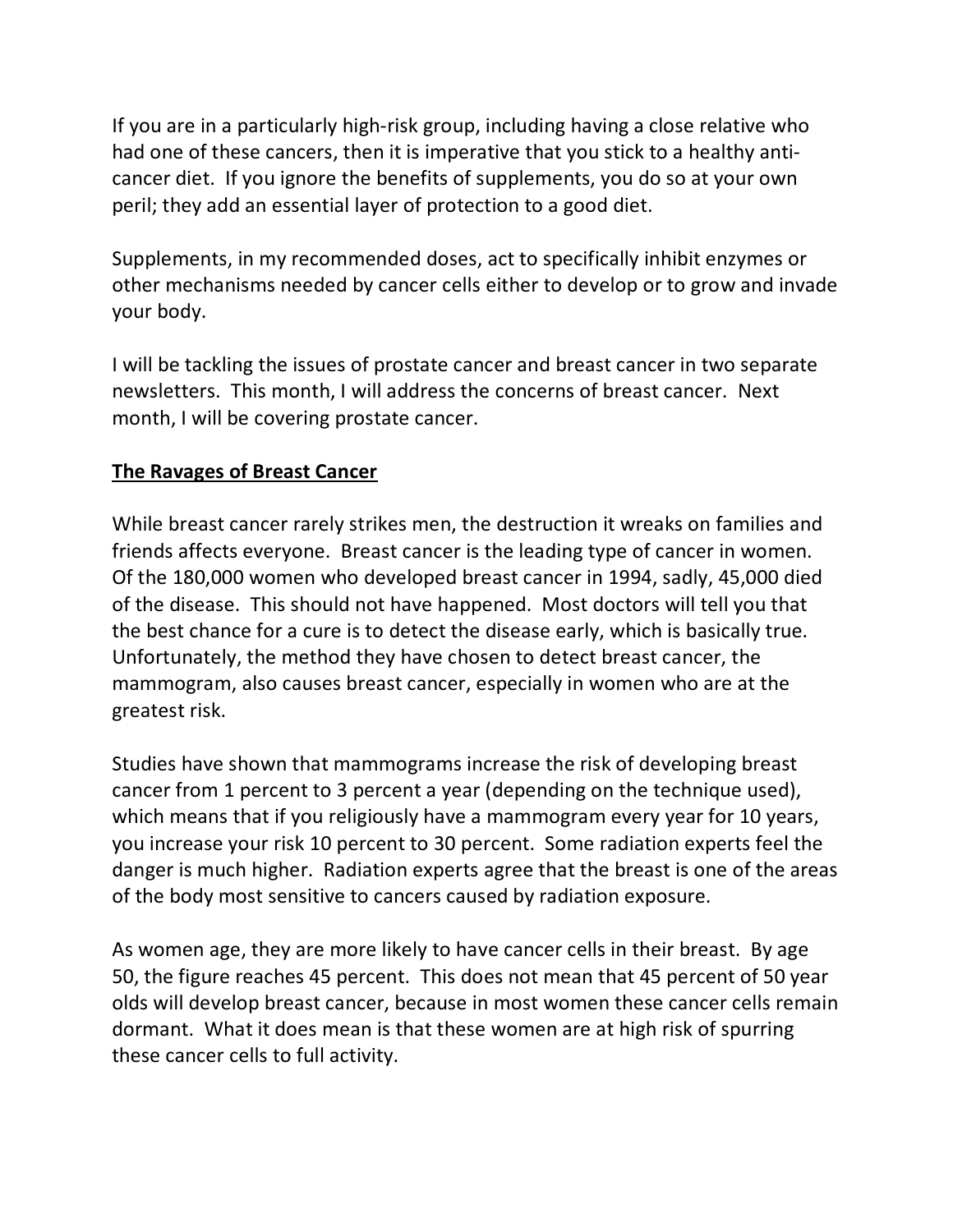Breast cancers are either estrogen positive or are the most deadly. Most women know that hormone replacement therapy can increase their risk of developing breast cancer, yet few are aware that they type of estrogen matters. Estradiol, the most powerful form, is associated with a significant increased risk, and is the form found in Premarin, the common hormone replacement. In addition, this unnatural form of estrogen has a number of neurological side effects.

Other forms of estrogen, such as estrone and Estriol, which are used in natural hormone therapy, actually reduce breast cancer risk and may reduce its growth. A number of plant flavonoids (chemicals found in fruits and vegetables) have very weak estrogen-like effects, which make them major players in breast cancer prevention and even in treatment. Plant flavonoids block the estrogen receptors on breast ductal tissue, preventing the more powerful (cancer-causing) estrogen from taking action.

# **Effects of Bad Nutrition**

Women who eat seared meats every day increase their risk of breast cancer by over 300 percent. This is because burning meat during cooking (as with cooking over a grill or at a high heat) creates powerful cancer-causing compounds called heterocyclic amines.

Likewise, eating foods containing nitrates (a food –preservative) also increases breast cancer risk. In the stomach, nitrates form carcinogenic compounds called nitrosoamines. Eating a combination of healthful green and yellow vegetables with meals neutralizes these compounds significantly. Women with DNA repair problems (that is those with a strong family history) are also much more susceptible to the cancer-causing effects of bad nutrition as well. This mean, for example, they are even more likely to develop breast cancer should they eat pan cooked or grilled red meats every day or drink alcohol every day.

Studies have shown that a diet high in meats dramatically increases the risk of many types of cancer. There are several reasons for this, besides the carcinogens mentioned above. Iron promotes cancer development as well as the growth and spread of existing cancers. Vegetables, such as spinach and kale, can have high iron levels, but the flavonoids in the vegetables prevent the iron from being absorbed, and may explain why mixing vegetables with meats reduces risk.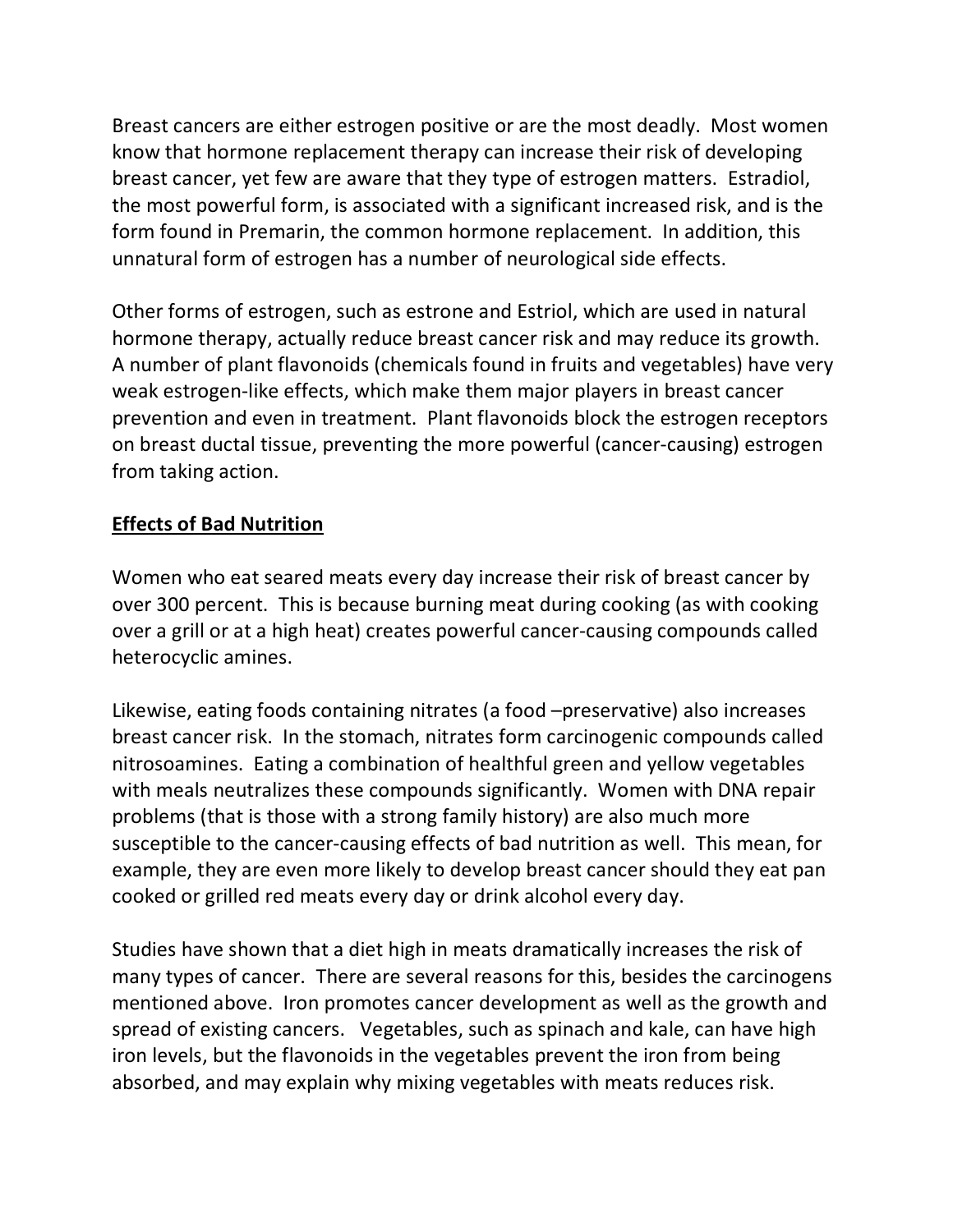Likewise, studies have shown that omega-6 fats strongly promote the growth and spread of tumors. These are oils such as corn, canola, safflower, sunflower, peanut and soybean. Americans generally consume about 50 times more of these oils than are needed for health. Such high levels are strong promoters of cancer.

Deficiencies in a number of nutrients, either alone or in combination, have been shown to dramatically increase the risk of breast cancer in women, especially deficiencies in Vitamin E and selenium. When taken together, studies involving large numbers of women have shown a 60 percent reduction in breast cancer. When they are combined with a proper diet, results are even better.

There is at least theoretical evidence that fluoride can promote breast cancer growth, since studies have shown that fluoride in drinking water promotes the growth of a number of cancers. There is, it should be avoided.

Mercury from dental amalgam fillings, vaccines containing mercury, and air pollution can also promote the growth of cancers and interfere with immunity.

### **Probiotics and Breast Cancer**

There is growing evidence that the friendly bacteria in your colon play an important role in protecting you against breast cancer, as well as other cancers. Estrogen from the blood is extracted by the liver and excreted into the GI tract in bile. Within the bowel, the estrogen is metabolized into one of several compounds.

If you have a good supply of probiotic organisms in your colon, the estrogen is metabolized into a compound called 2-hydroxyestone, which has been shown to inhibit the development of breast cancer. If these important bacteria are in low supply or missing, another compound called 16-alpha-hydroxyestrone is formed instead. This is a powerful promoter of breast cancer and greatly increases risk.

This explains studies that have shown that women who take antibiotics have a significantly higher risk of developing breast cancer. Antibiotics are notorious for killing important, helpful colon bacteria along with the bad.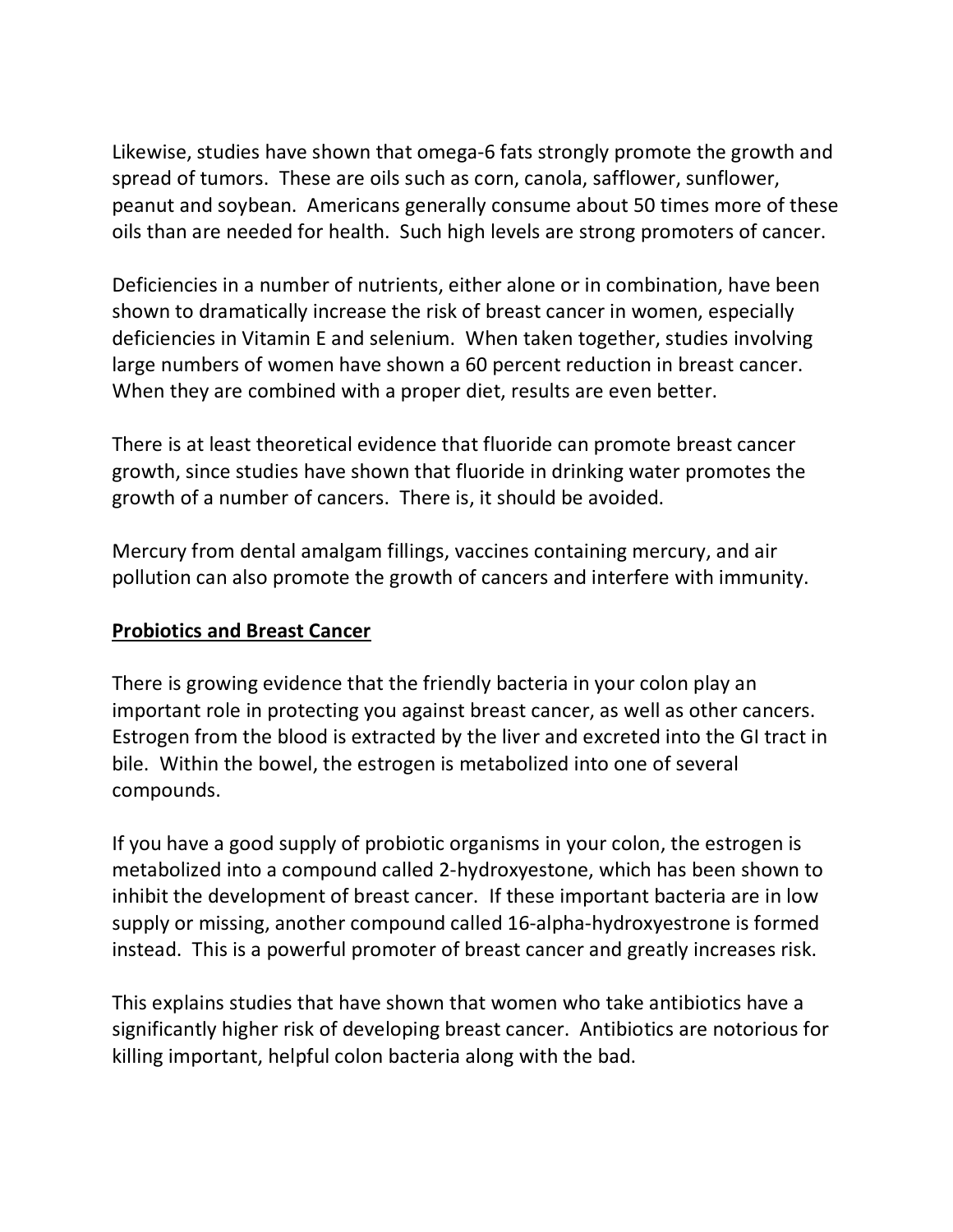Studies have shown that these compounds also either promote (as is the case of 16-alpha-hydroxyestrone) or inhibit (as is the case of 2-hydroxyestrone), other types of cancers including cervical, endometrial, prostate, colon, and head and neck cancers. They also increase the growth of viruses known to produce breast cancer in experimental animals and – possibly viruses that cause cancer in humans.

Indole-3 carbinol (from broccoli) has been shown to increase the ratio of 2 hydroxyesterone to 16-alpha hydroxyestrone by 16-fold, thus strongly inhibiting the development of breast cancer. Indole-3 carbinol can also be purchased as a supplement.

### **Genetic Risk of Breast Cancer**

A number of mutated genes have been associated with an increased risk of breast cancer. (BRACA-1, BRACA-2, ATM genes). Women who possess these genes have an increased risk of developing breast cancer, have a poorer prognosis, and are more sensitive to breast radiation exposure.

One of the many functions of these genes when normal is to repair damaged DNA. Our DNA is under a constant barrage of free radicals, which are increased by chronic inflammatory diseases (diabetes, autoimmune diseases, heart disease, etc.) heavy metals, (mercury, lead, cadmium, aluminum, fluoride, etc.) and industrial chemicals and pesticides/herbicides.

In most of us, 98 percent of the damage is repaired by DNA repair enzymes. People with mutated repair genes have difficulty performing this vital function, and as a result, they have significantly higher cancer rates. Mutated genes, passed on from generation to generation, explain high-risk cancer families.

The good news is that nutrition not only plays a major role in protecting our genes, but can significantly increase DNA repair as well. Vitamin C, vitamin E, selenium, quercetin, ginkgo biloba, resveratrol, curcumin, glutathione, and alphalipoic acid are all important protectors of DNA.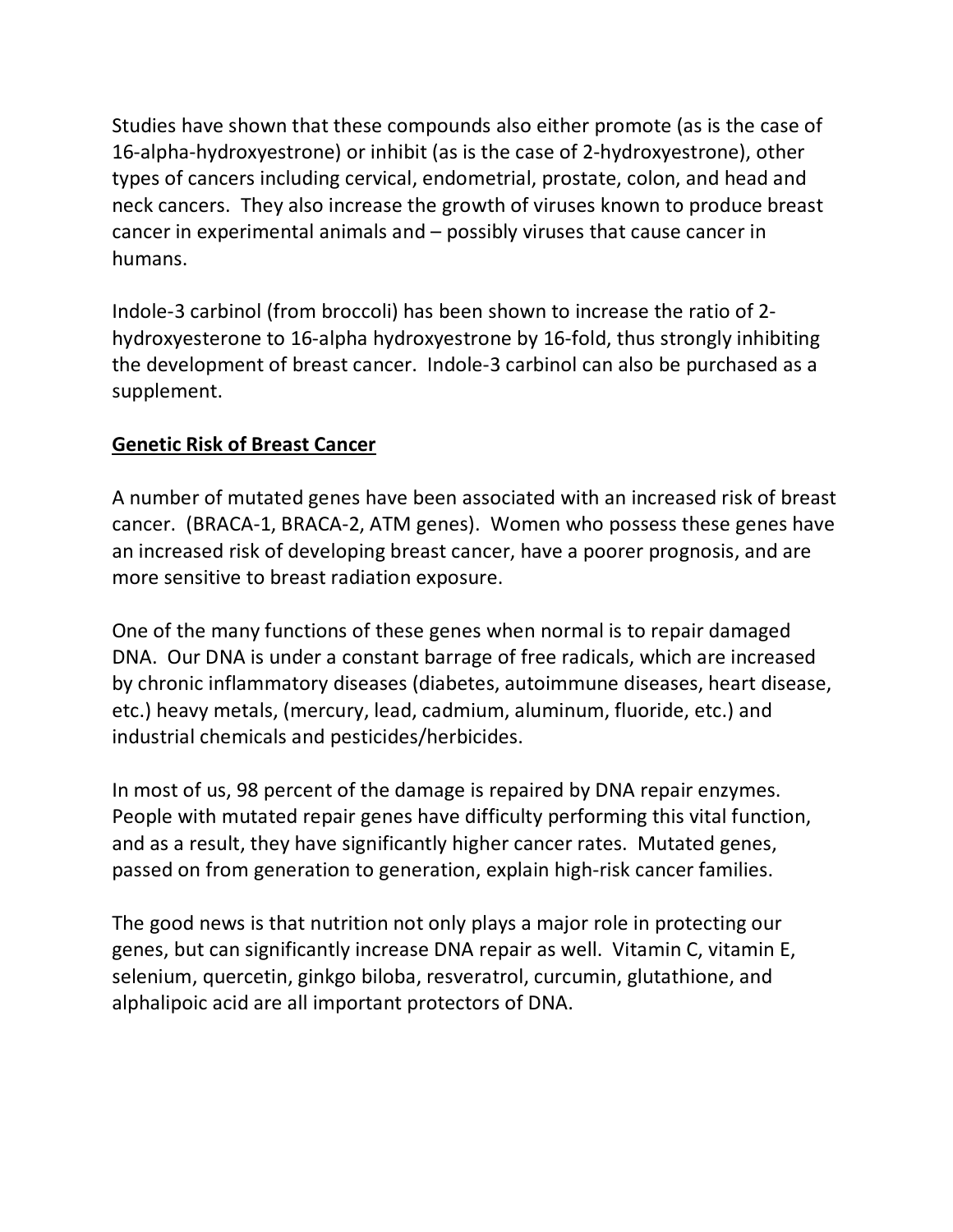Folate, vitamin B-12, vitamin B-6, and niamcinamide are also key in repairing DNA. All of these nutrients are known to reduce cancer risk in humans and experimental animals.

Even modest alcohol consumption dramatically increases a woman's risk of developing breast cancer by as much as 292 percent. Folate, at a dose of 800 micrograms a day, significantly reduces this risk.

### **Exercise is Key**

Numerous studies have found a sedentary lifestyle to be a significant risk factor for breast cancer, and that women who exercise regularly have a significantly lower risk. This is also true of other cancers.

Exercise doesn't have to be aerobic; In fact, aerobic or other such extreme exercises are more likely to result in cancer, because they generate high levels of free radicals. Weight lifting, brisk walking or other resistance exercises done for 45 minutes six days a week is sufficient to lower your cancer risk.

A considerable amount of research clearly shows that a plant extract called lignin plays a powerful role in preventing breast cancer. Lignans are found in flaxseed, pumpkins seeds, sesame seeds, broccoli, and extra-virgin oil.

In the colon, the friendly bacteria (probiotics) ferment the lignin to form two powerful anti-cancer compounds called enterolactone and enterodiol. These compounds inhibit the development and growth of a number of cancers including prostate, colon, and breast.

Lignan inhibits cancer by suppressing cancer cell division and blocking estrogen receptors on breast cancer cells. It is an antioxidant and blocks essential blood vessels needed by the cancer. In addition, lignin lowers levels of a powerful cancer growth stimulator called insulin-like growth factor-1 (IGF-1) while having no negative effects on normal cells.

One of the dangers of cow's milk from cows injected with genetically engineered bovine growth hormone (rbGH) is that the milk contains high levels of IGF-1, the powerful cancer growth promoter. Studies have shown that the levels are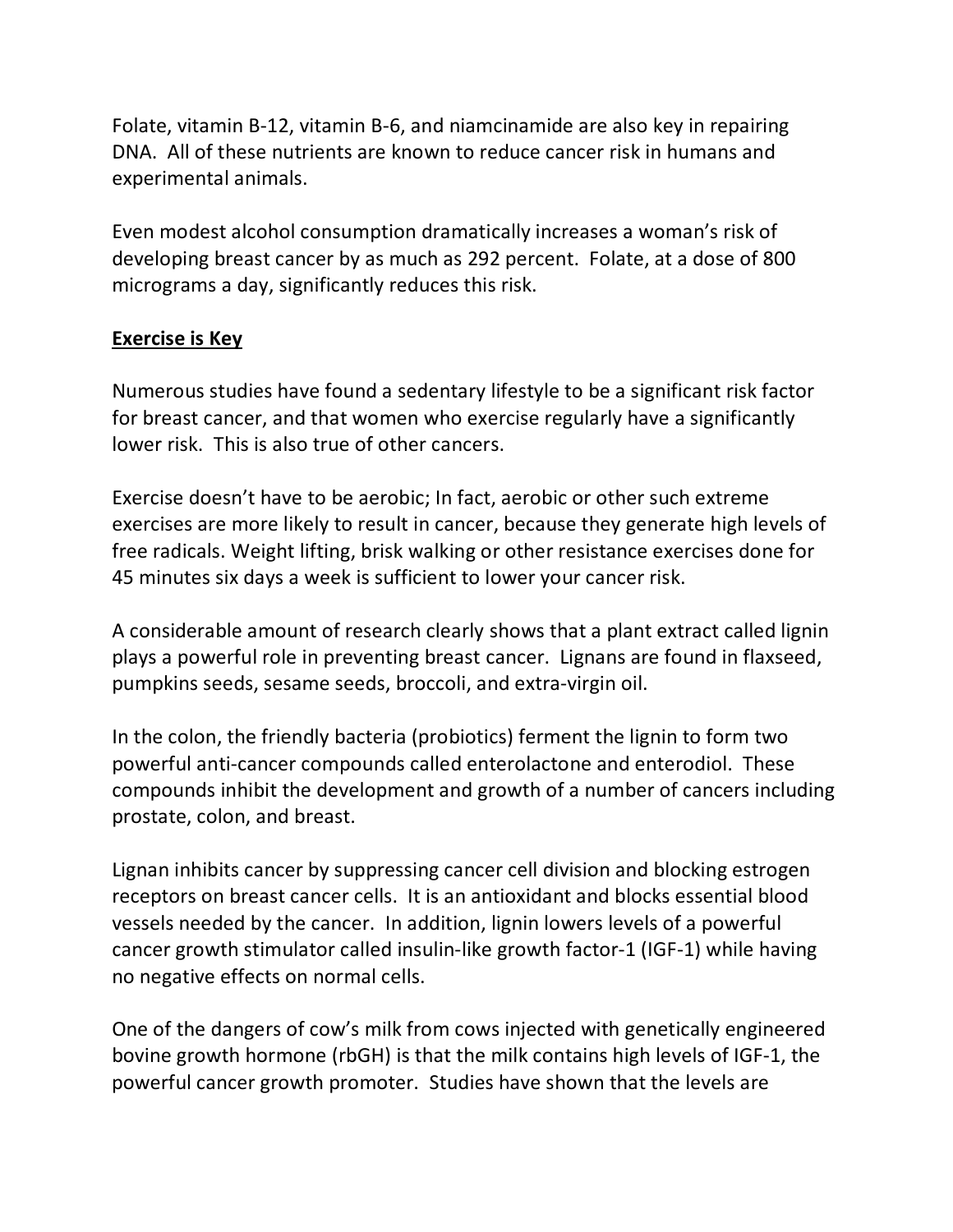anywhere from 71 percent to 360 percent higher than normal. The IGF-1 found in the milk is identical to that in human and studies have shown that it is not destroyed in the stomach. In fact, a protein in the milk (casein) dramatically enhances absorption.

A Finnish study (the Kuppio Breast Cancer Study) compared 194 women with breast cancer to 208 women free of the disease. It found that those with the highest level of enterolactone, both premenopausal and postmenopausal women, had a significantly lower risk of developing breast cancer. In this same study, breast biopsies demonstrated that women with the highest levels of 16-alphahydroxyestrone had the highest incidence of breast cancer.

The best source of lignin is flax fiber not flax oil. A number of companies sell flax lignin concentrate.

Studies are in conflict over the role of obesity and fat intake on breast cancer risk. After reviewing a number of them, I have concluded that the major harmful effects of obesity are from abdominal (visceral obesity) fat – what is commonly referred to a "portbelly:" or "beer gut". As I discussed in a previous newsletter, fat found deep within the abdomen (surrounding the intestines) is different from fat found under the skin (subcutaneous fat).

Visceral fat secretes large amounts of inflammatory chemicals called adipokines, which cause widespread chronic inflammation throughout the body. Chronic inflammation is the leading cause for all cancers, including breast cancer. Some people, while not appearing to be obese, have a lot of visceral fat.

Experimental studies have shown that babies exposed to food containing excitotoxins (such as MSG, soy proteins, hydrolyzed proteins, carrageenan, aspartame, natural flavors, etc) produce excess visceral fat. Women with a lot of visceral fat are also more likely to develop metastasis of their cancers than those with lesser amounts.

### **Special Fats and Breast Cancer**

Unknown to most people as well as many doctors, is the fact that fats can act as powerful pharmacological drugs. We now know that the type of fact that you eat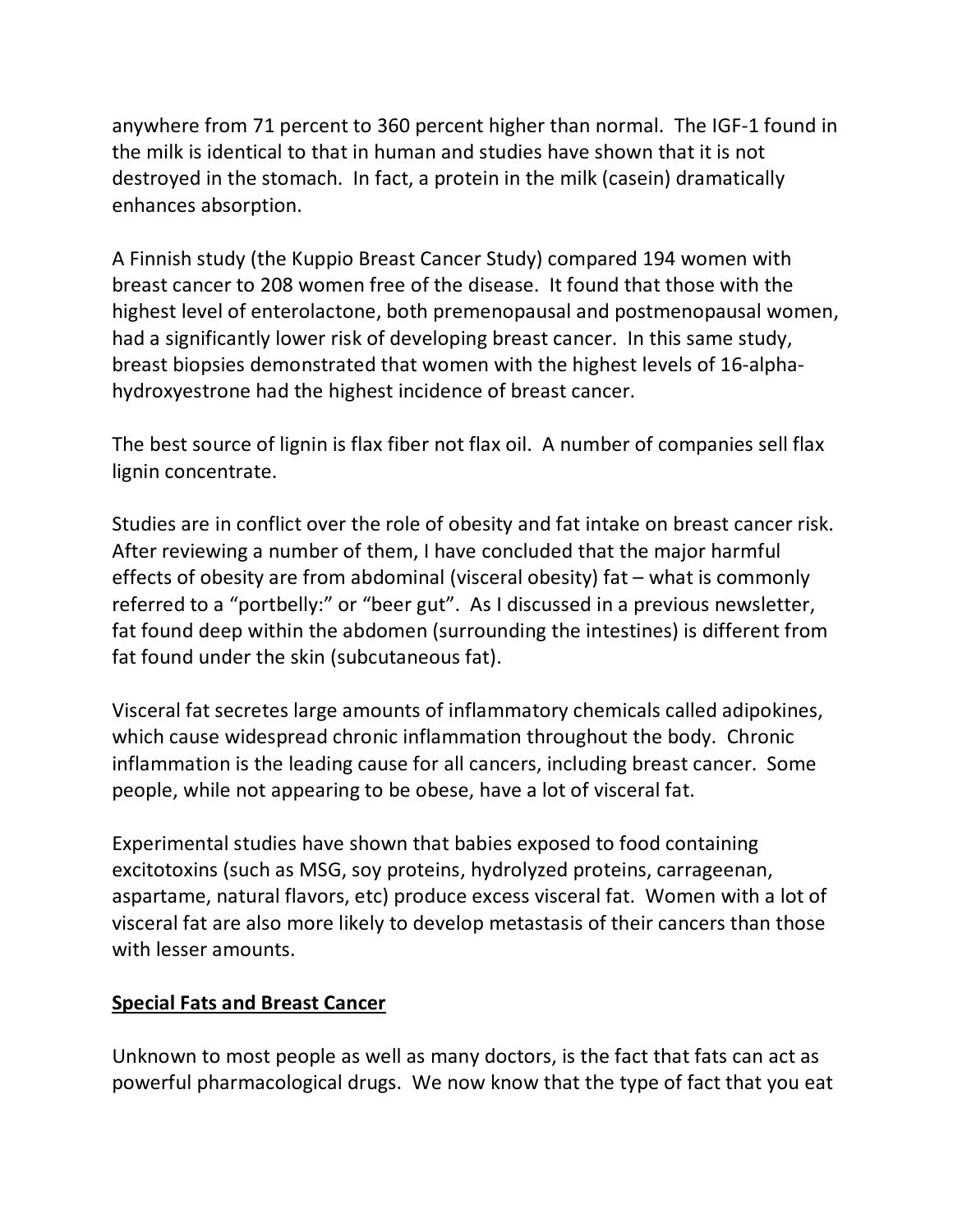is more important than the amount of fact you eat. The most dangerous fat of all is omega-6 oils. Omega fats promote chronic inflammation and stimulate the growth, spread and invasion of cancers. Omega-6 fats can actually convert some cancers into very fast growing aggressive cancers.

I have reviewed a number of cancer center diet programs and have found that most encourage their patients to eat food high in these cancer-promoting fats.

# **Vegetables – For Better Health**

Vegetables have been shown to significantly reduce the incidence of breast cancer in both experimental animals and in humans. To a lesser extent, so have fruits. There are a handful of studies that failed to show anti-cancer benefits – but they were poorly done. For example, researchers counted foods such as potatoes as vegetables. While potatoes are technically vegetables, they have little or no anti-cancer effect. Also, many of the participants in these studies ate foods that contained high levels of omega-6 oils, aspartame, MSG, and other cancer-causing food additives.

Studies where the entire diet was controlled and included healthy vegetables and low levels of omega-6 oils and food additives showed dramatic reductions in the risk of breast cancer.

Vegetables contain hundreds of complex chemicals called flavonoids. They are known to prevent cancers and to control the growth of existing cancers, and to do so with greater safety and effectiveness than conventional chemotherapy. Flavonoids work their magic, in part, as powerful and versatile antioxidants, and they are much more effective than the vitamins such Vitamin C, E, and the carotenoids.

Oncologists continue to tell their patients to avoid antioxidants and even to avoid eating vegetables, mistakenly thinking they will interfere with treatment. Studies have confirmed that this is not true. Moreover, they have shown that antioxidants, such as flavonoids and special vitamin mixtures, greatly enhance the effectiveness of conventional treatments.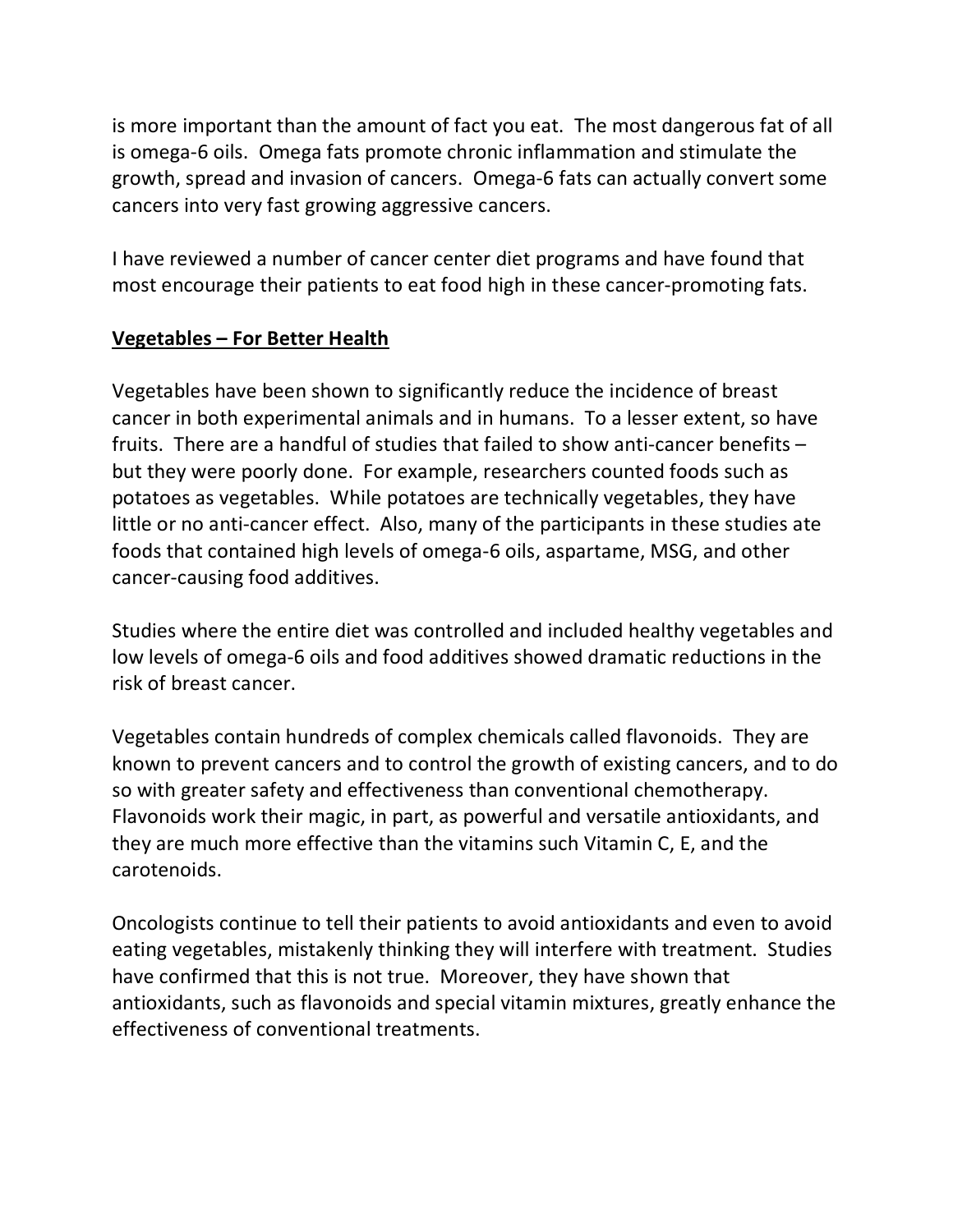I have observed, over the years, that people who have survived advanced cancers – believed to be terminal – either juiced virtually all their vegetables or ate very large amounts of nutrition-dense vegetables.

New studies have shown that breast cancers are dependent on certain enzymes for their growth, such as tyrosine, kinase, COX-2, LOX, NFkB, and phospholipase A2.

Blocking these enzymes can often either stop cancer growth or make it disappear (through a process called apoptosis). A large number of the vegetable flavonoids, such as quercetin, curcumin, apigenin, curcumin, and luteolin, block these enzymes in cancer cell, but have no effect on normal cells.

One enzyme, called aromatase, plays a major role in the growth and spread of a number of cancers, including breast and prostate cancers. This enzyme allows breast ductal tissue to produce estrogen locally in the ducts at levels 40 times higher than in the blood. Blocking aromatase, which converts testosterone into estrogen, inhibits breast cancer growth.

The flavonoid apigenin (from celery) has been shown to inhibit aromatase enzyme 8.7 times more powerfully than specially designed drugs. Quercetin (found in onions, teas, cranberries, etc) inhibits it 1.5 times better. This enzyme also plays a major role in prostate cancers, and pharmaceutical companies are spending large sums of money to develop a drug that will inhibit this enzyme.

DHA, from algae or fish oils, also inhibits many of these cancer-promoting enzymes and has been shown to significantly inhibit the growth of cancer cells, especially breast cancer. It is interesting to note that soy (genistein) strongly stimulates aromatase activity, which explains the recent finding that soy extracts enhance the growth and spread of breast cancer.

### **Preventing Cancer Spread**

It's been said that to best deal with the enemy, you must know the enemy. That makes good sense. Cancers kill by invading surrounding tissues and spreading throughout the body (metastasis). It is the failure of our body to contain the wayward cancer cells that causes the problem.